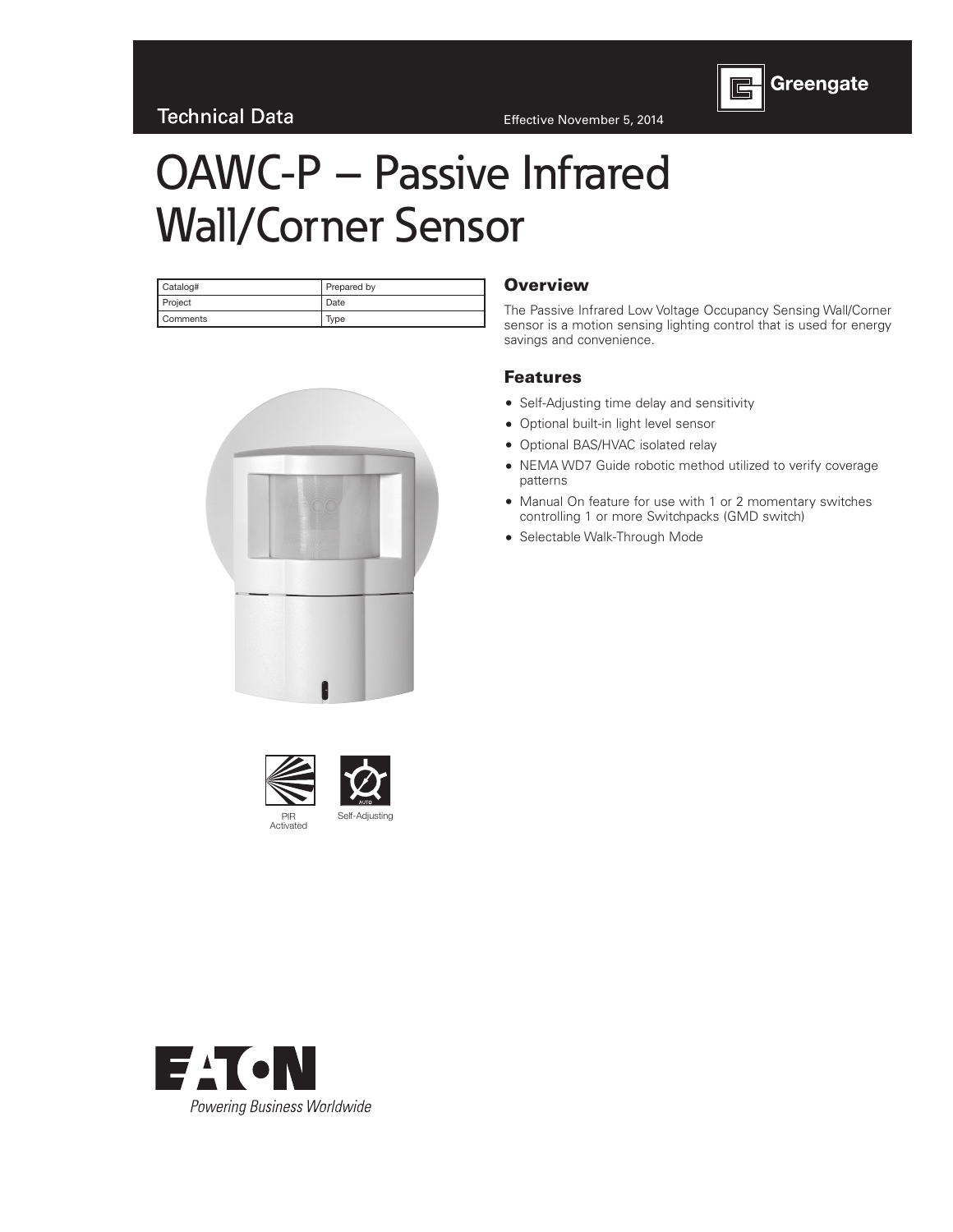## **Specifications**

| <b>Technology</b>                            | Passive Infrared (PIR)                                                                         |  |  |  |  |  |  |  |
|----------------------------------------------|------------------------------------------------------------------------------------------------|--|--|--|--|--|--|--|
| Power                                        | Input                                                                                          |  |  |  |  |  |  |  |
| <b>Requirements</b>                          | 0-30 VDC from Greengate Switchpack or Greengate<br>Svstem                                      |  |  |  |  |  |  |  |
|                                              | Maximum current needed is 25 mA per sensor                                                     |  |  |  |  |  |  |  |
|                                              | <b>Output</b>                                                                                  |  |  |  |  |  |  |  |
|                                              | Open collector output to switch up to ten<br>Greengate Switchpacks                             |  |  |  |  |  |  |  |
|                                              | Isolated Form C Relay in (-R models)                                                           |  |  |  |  |  |  |  |
|                                              | Isolated Form C Relay Ratings: 1A 30 VDC/VAC                                                   |  |  |  |  |  |  |  |
| <b>Time Delays</b>                           | Self-Adjusting, 15 seconds/test, 5, 10, 15,<br>30 minutes                                      |  |  |  |  |  |  |  |
| <b>Light Level</b><br>Sensina<br>(-R Models) | 0 to 300 foot-candles                                                                          |  |  |  |  |  |  |  |
| <b>Operating</b>                             | Temperature: 32°F - 104°F (0°C - 40°C)                                                         |  |  |  |  |  |  |  |
| <b>Environment</b>                           | Relative humidity: 20% to 90% Non-condensing                                                   |  |  |  |  |  |  |  |
|                                              | For indoor use only                                                                            |  |  |  |  |  |  |  |
| <b>Housing</b>                               | Durable, injection molded housing. Polycarbonate<br>resin complies with UL 94V-0               |  |  |  |  |  |  |  |
| <b>Size</b>                                  | 4.4"H x 3.4"W x 2"D (112mm x 86.4mm x<br>50.8mm                                                |  |  |  |  |  |  |  |
| <b>Mounting</b>                              | Mounts directly to ceiling tile, to a 4" square box<br>and round mud ring or to 4" octagon box |  |  |  |  |  |  |  |
| <b>LED Indicators</b>                        | Red LED for PIR detection                                                                      |  |  |  |  |  |  |  |
| <b>Standards</b>                             | <b>FCC Compliant</b><br><b>RoHS</b><br>c(YL)us<br>cULus Listed<br><b>RoHS Compliant</b>        |  |  |  |  |  |  |  |

### Description/Operation

The sensor is designed to detect motion from a heat-emitting source (such as a person entering a room) within its field-of-view and automatically switch lights ON. These sensors have multi-segmented lenses. For units to sense motion, the person must cross between two segments. The distance between segments increases the farther you are from the sensor, so motion has to be larger the farther you are from the unit. PIR sensors are considered line-of sight sensors, meaning that the sensor must be able to have a direct line-of-sight to the person making the motion. The sensor includes self-adaptive technology that continuously self-adjusts sensitivity and time delay in real-time, maximizing the potential energy savings that are available in the particular application. In Automatic On Mode, the lights turn ON when a person enters the room. In Manual On Mode, the lights are turned ON by activating a momentary switch (model # GMDS-\*) that is connected to the sensor. When used with 2 level lighting (-R model only), Bi-level Automatic On can be achieved which allows Zone 1 to come on automatically upon occupancy. Zone 2 does not come on unless the occupant presses the optional momentary switch. When enabled, the daylighting feature (-R models only) prevents lights from turning ON when the room is adequately illuminated by natural light.

#### **Applications**

- Offices
- Conference Rooms
- Storage Areas
- Common Areas
- Other Indoor Office
- Aisles/Hallways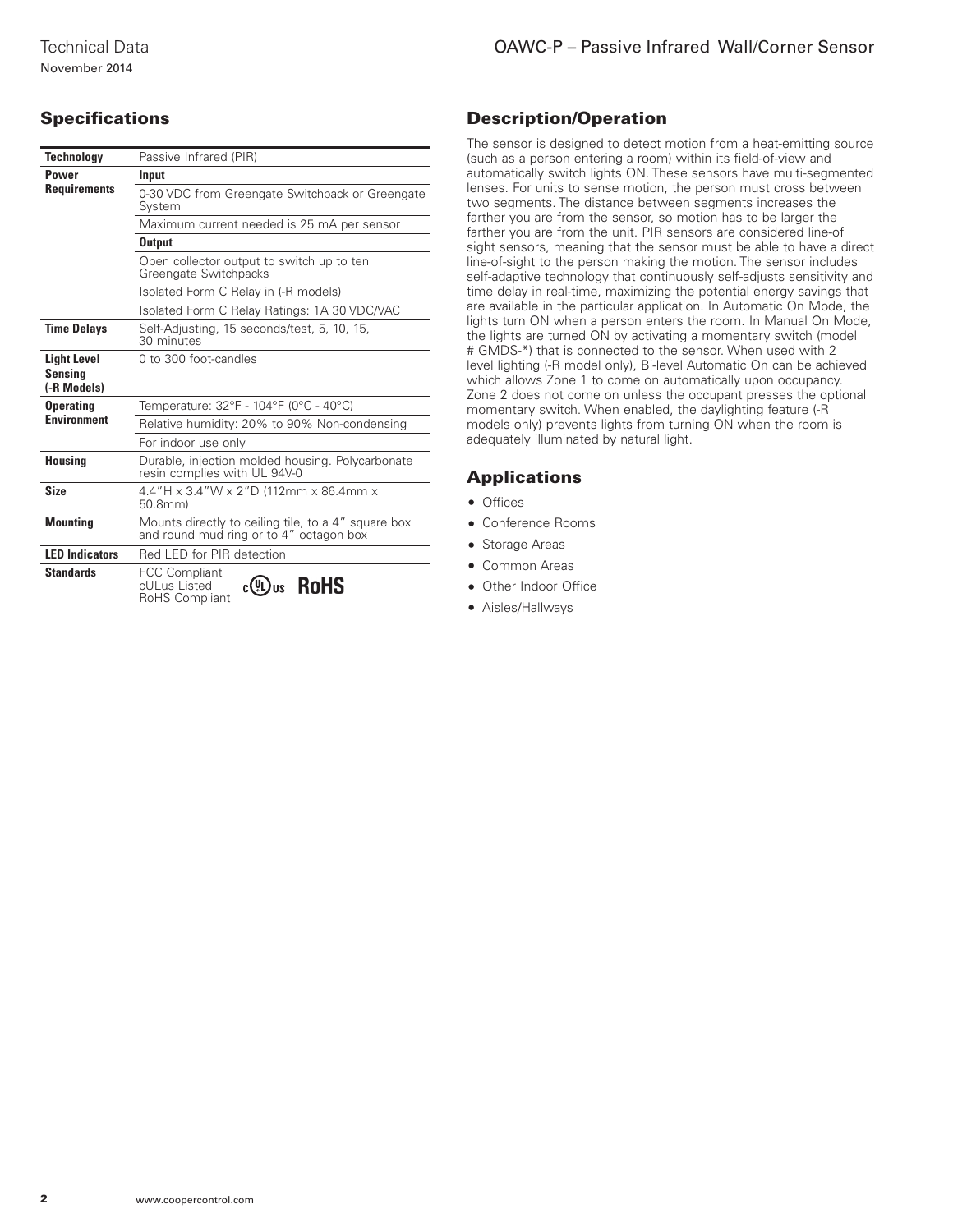### Wiring Diagrams



### Coverage



**1200 Sq. ft coverage 90 linear ft coverage**